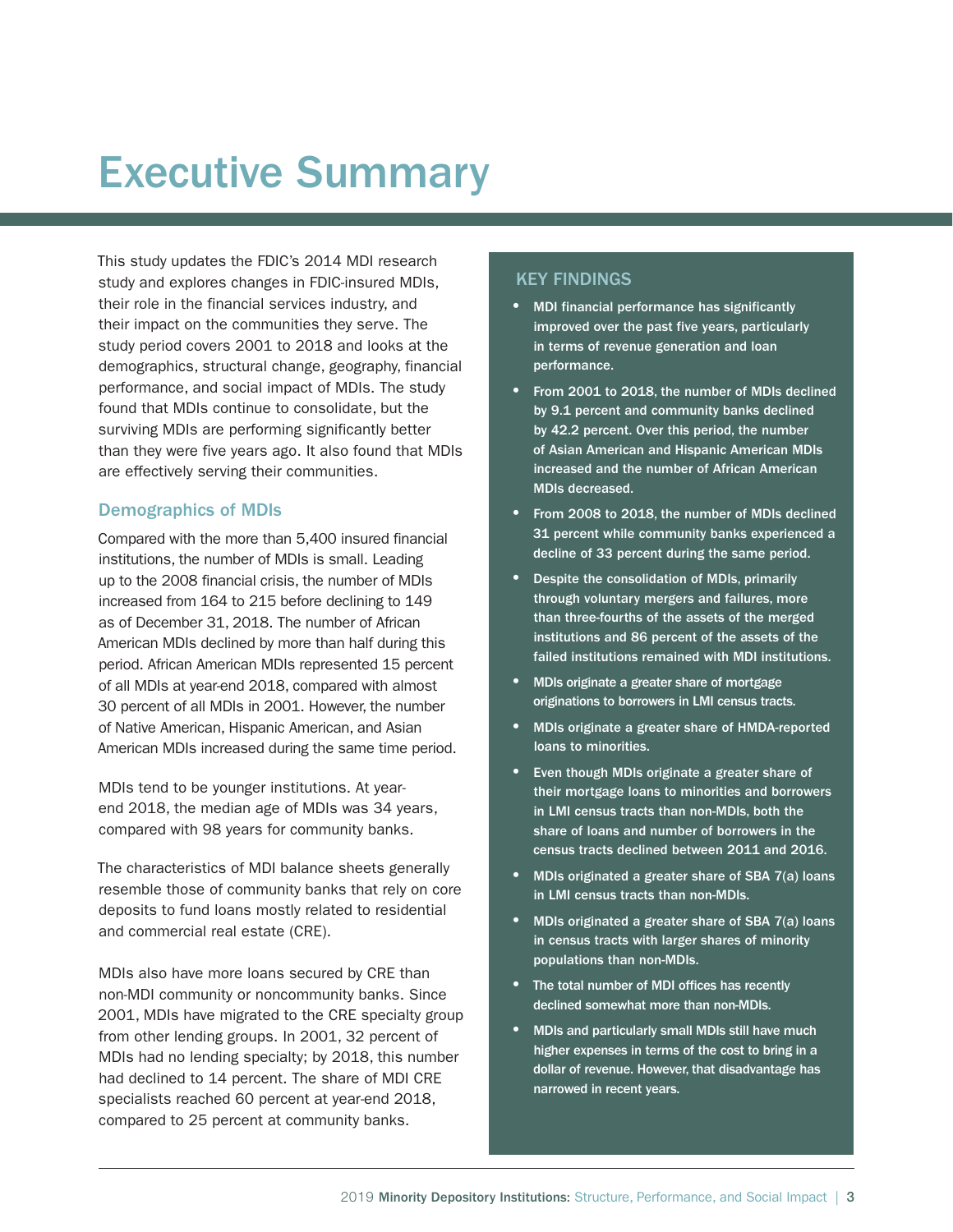#### Structural Change Among MDIs

The number of MDIs has fluctuated as MDIs were chartered, redesignated, acquired, or closed. Fiftyeight percent of MDIs underwent structural change between 2001 and 2018, compared with 51 percent of non-MDI community banks. The size of the MDI sector grew rapidly in the years preceding the recent financial crisis, dramatically contracted during the recession, and began recovering in 2015.

MDIs initially grew from 164 charters in 2001 to 215 in 2008, an increase of 31 percent. Over the same time period, the number of community banks overall declined 14 percent, from 8,618 to 7,442. As of year-end 2018, failures, mergers, and closures had reduced the number of MDI charters by 31 percent from its peak in 2008 to 149 MDIs. The rate of decline in MDIs post-recession is still slightly lower than community banks overall, which declined 33 percent during the same period.

MDIs were about two and a half times as likely to fail as all other banks. Most of the MDI failures occurred during the crisis or shortly thereafter. Voluntary mergers were the greatest contributing factor to the consolidation of MDIs. However, most of the assets of the 118 MDIs acquired through mergers or failures were acquired by other MDIs. More than threefourths of the assets of the merged institutions and 86 percent of the assets of the failed institutions remained with MDIs.

By 2016, MDI assets had surpassed pre-recession highs, and they continue to grow in absolute terms. The asset share of Asian American MDIs has increased, while the asset share of African American MDIs and Hispanic American MDIs has declined.

### Geography of MDIs

MDIs are geographically linked to the communities they seek to serve. MDI headquarters are concentrated in metropolitan areas: 85 percent of MDI headquarters offices are located in one of the nation's 392 metropolitan statistical areas (MSAs). The remaining 15 percent are located in 19 nonmetropolitan areas.

On average, Asian American, African American, and Native American MDIs operated nine or fewer offices each. Hispanic American MDIs tend to operate larger branch networks.

The number of MDI offices has recently declined, consistent with the national downward trend in the number of bank offices. However, Native American MDIs operated several more offices in 2018 than in 2013. By contrast, Hispanic American MDIs and African American MDIs operated fewer offices in 2018 than they did five years earlier.

#### Financial Performance of MDIs

MDI financial performance has improved over the past five years, particularly in terms of loan performance. While MDIs tend to outperform non-MDI community banks in revenue generation, MDIs, particularly small MDIs, have much higher expenses. As a result, MDIs have long underperformed other community and noncommunity banks when measured by the cost to bring in a dollar of revenue, known as the efficiency ratio. However, that disadvantage has narrowed in recent years.

Since the recession, credit quality has improved greatly across the banking industry. For MDIs, loan performance has improved sharply, providing the most significant boost to post-recession MDI earnings. After lagging non-MDI metro nonfarm community banks in measures of pretax return on assets during the first 14 years of the study period, MDIs outpaced that group three of the past four years. Since 2013, MDI interest income has rebounded more quickly than at most non-MDI financial institutions. Since 2008, higher loan-toasset ratios have also boosted interest income at MDIs relative to other bank groups.

Since 2013, the overhead expense ratios for MDIs salaries, premises and fixed assets, and other noninterest expenses, such as technology costs as a percentage of average assets — have improved overall. Nonetheless, MDI overhead expenses are still well above those of other institutions.